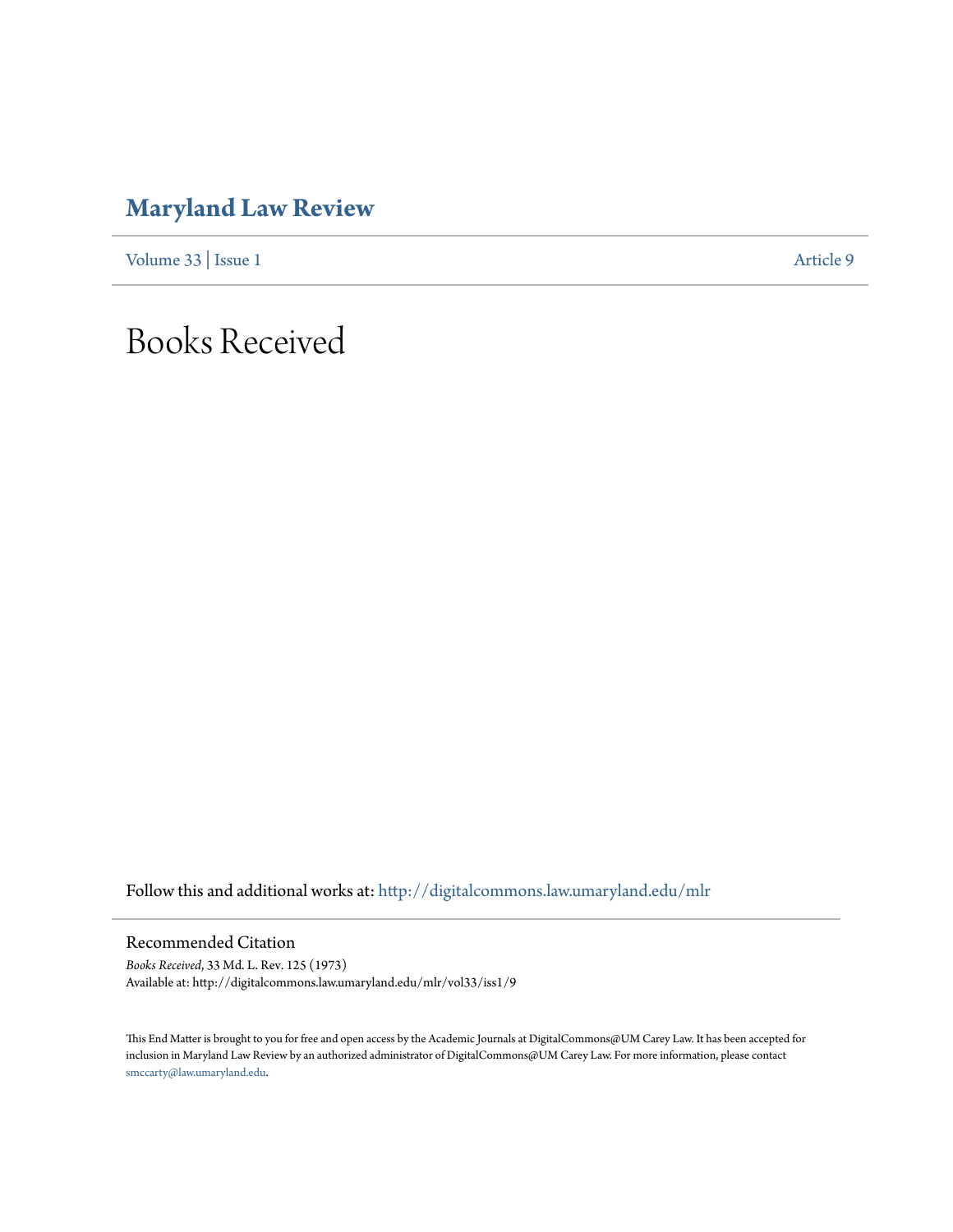## **Books Received**

- THE **FUTURE** OF **FOUNDATIONS.** Ed. by Fritz Heimann. Prentice-Hall, Inc. (1973). Through a collection of nine essays by scholars, a tax specialist and foundation presidents, this book examines the private foundation, weighing its taxexempt status in light of its contributions to society.
- THE **IMPLOSION** CONSPIRACY. By Louis Nizer. Doubleday & Company, Inc. (1973). A vivid portrayal of Julius and Ethel Rosenberg, with a retracing of the events leading to their arrest, their trial and the futile attempts of their attorney to save them from execution.
- **INEQUALITY:** A **REASSESSMENT OF THE EFFECT OF FAMILY AND SCHOOLING IN** AMERICA. By Christopher Jencks et al. Basic Books, Inc. (1972). After a most thorough research, this book attacks and attempts to overturn one of the basic precepts of liberal reform in our society when its authors conclude that even if the school structure of America could be reformed to ensure that every child received an equal education, society would become no more equal than at present.
- MAXIMUM SECURITY. Ed. by Eve Pell. Bantam Books, Inc. (1973). By compiling a collection of letters and essays written by prisoners, this book has more than effectively accomplished its goal of depicting the dehumanization and destruction incident to the American penal system.
- No TIME FOR **DYING.** By Eddie Harrison and Alfred V. J. Prather. Prentice-Hall, Inc. (1973). The story of one man, convicted of murder and sentenced to death, and the prolonged battle for his life and his eventual victory.
- PRISONERS IN AMERICA. Ed. by Lloyd E. Ohlin. Prentice-Hall, Inc. (1973). Although this book is but one more addition to the many recent works condemning the American penal system, it is somewhat novel in that it goes one step further, and through a collection of writings by experts in the field suggests possible alternatives to the present methods of punishment and rehabilitation.